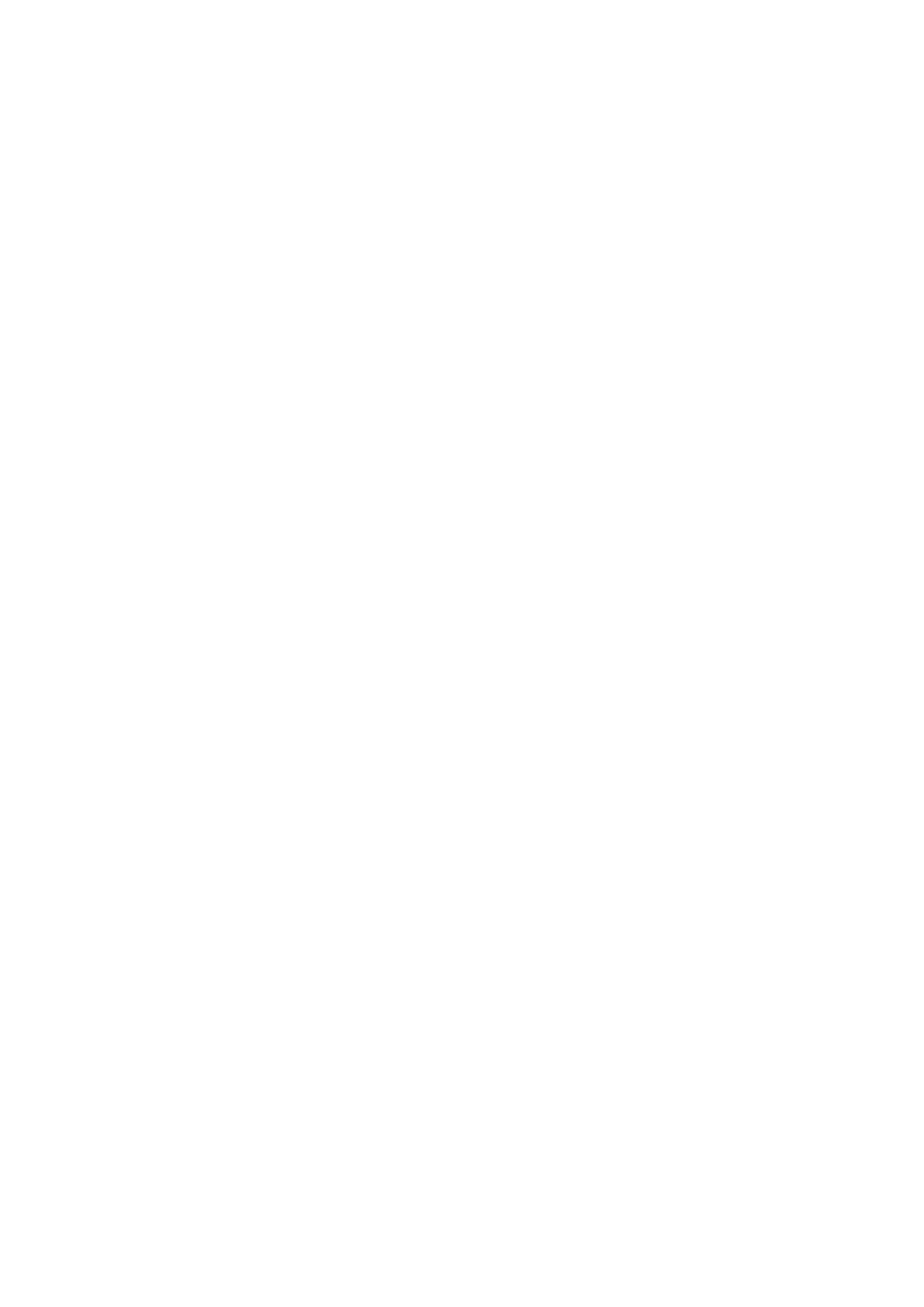*I certify that this public bill, which originated in the Legislative Assembly, has finally passed the Legislative Council and the Legislative Assembly of New South Wales.*

> *Clerk of the Legislative Assembly. Legislative Assembly, Sydney, , 2012*



New South Wales

# **Classification (Publications, Films and Computer Games) Enforcement Amendment (R 18+ Computer Games) Bill 2012**

Act No , 2012

An Act to amend the *Classification (Publications, Films and Computer Games) Enforcement Act 1995* to provide for the enforcement of an R 18+ classification category for computer games; and for related purposes.

*I have examined this bill and find it to correspond in all respects with the bill as finally passed by both Houses.*

*Assistant Speaker of the Legislative Assembly.*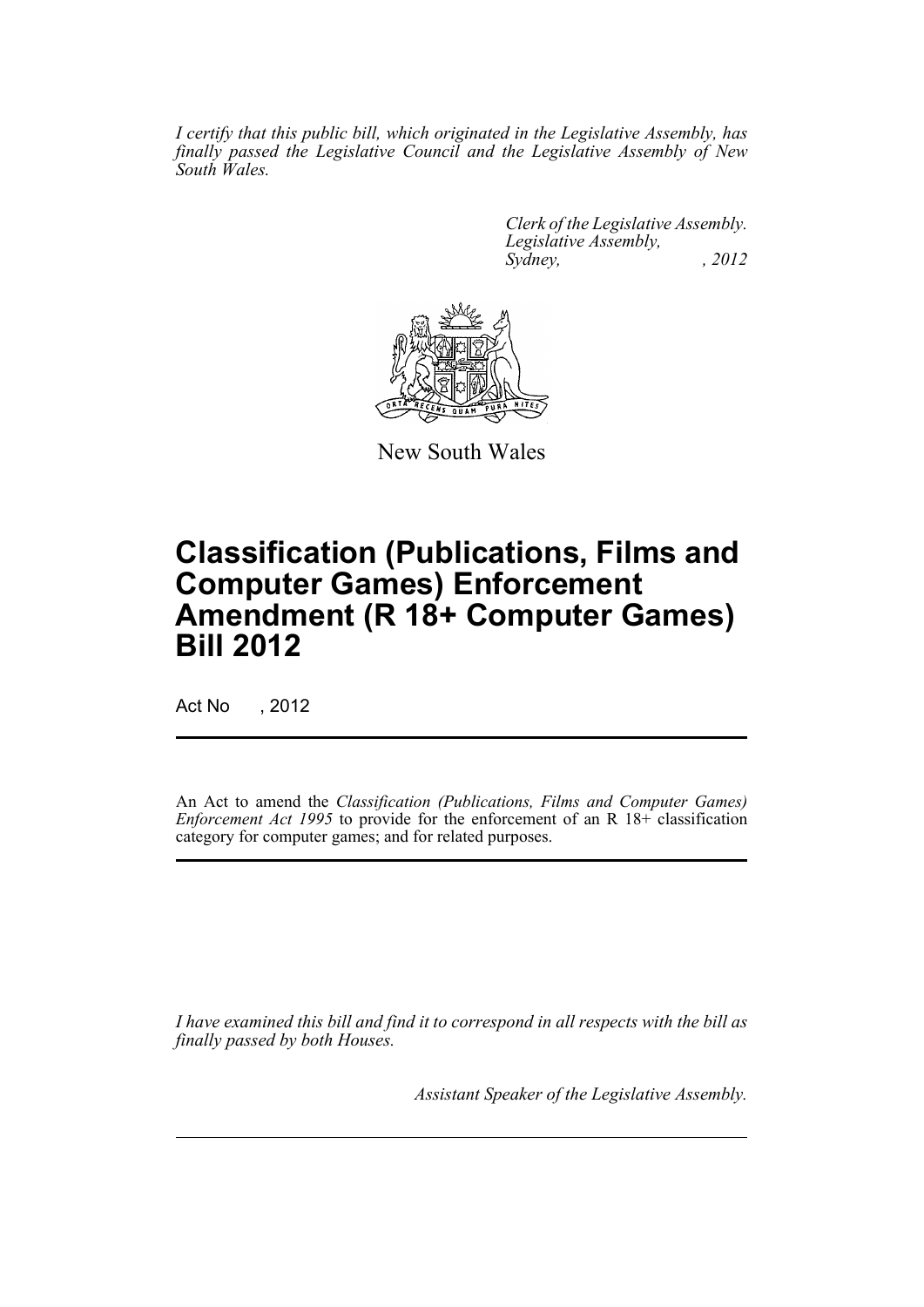## <span id="page-3-0"></span>**The Legislature of New South Wales enacts:**

### **1 Name of Act**

This Act is the *Classification (Publications, Films and Computer Games) Enforcement Amendment (R 18+ Computer Games) Act 2012*.

#### <span id="page-3-1"></span>**2 Commencement**

This Act commences on 1 January 2013, or on the date of assent to this Act, whichever is the later.

#### <span id="page-3-2"></span>**3 Repeal of Classification (Publications, Films and Computer Games) Enforcement Amendment (Uniform Classification) Act 2004 No 82**

The *Classification (Publications, Films and Computer Games) Enforcement Amendment (Uniform Classification) Act 2004* is repealed.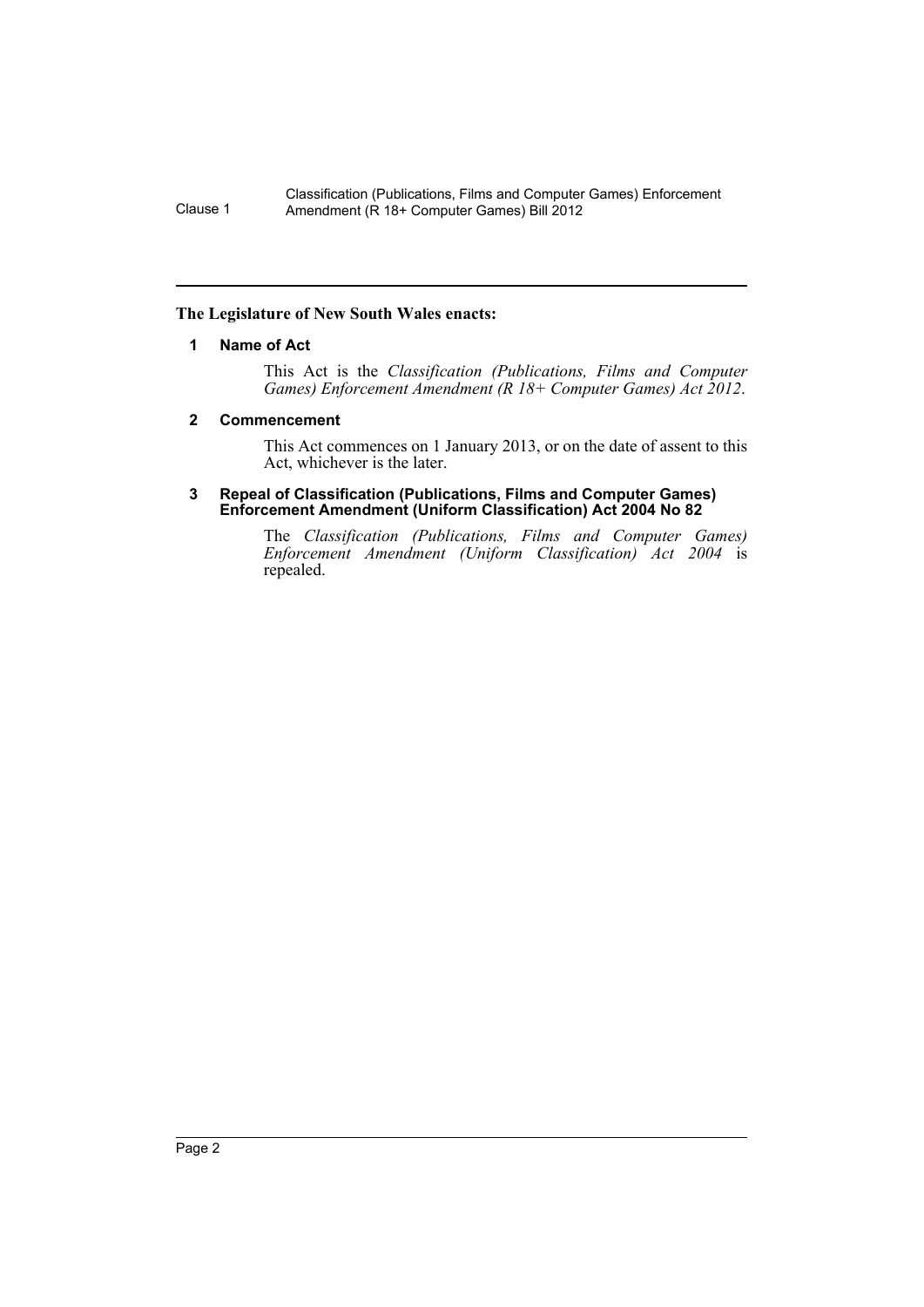Amendment of Classification (Publications, Films and Computer Games) Enforcement Act 1995 No 63 Schedule 1

# <span id="page-4-0"></span>**Schedule 1 Amendment of Classification (Publications, Films and Computer Games) Enforcement Act 1995 No 63**

- **[1] Section 15 Films to display determined markings and consumer advice** Omit "section 39 or 97A of" from section 15 (4) (a).
- **[2] Section 27 Sale or public demonstration of unclassified or RC computer games prohibited**

Insert "or R 18+" after "MA 15+" in the second dot point in the penalty provision.

#### **[3] Section 30 Sale or delivery of RC, R 18+ or MA 15+ computer games to minors prohibited**

Insert after section 30 (1):

(1A) A person must not sell or deliver to a minor a computer game classified R 18+, or an unclassified computer game that would, if classified, be classified R 18+, unless the person is a parent or guardian of the minor.

> Maximum penalty: 100 penalty units for an individual, 200 penalty units for a corporation.

- (1B) It is a defence to a prosecution for an offence under subsection (1A) to prove that:
	- (a) the minor, before being sold or delivered the computer game, produced to the defendant (or the defendant's employee or agent) documentary evidence that might reasonably be accepted as applying to the minor and as showing that the minor was an adult, or
	- (b) the defendant (or the defendant's employee or agent) believed on reasonable grounds that the minor was an adult, or
	- (c) the minor was employed by the defendant and the delivery took place in the course of that employment.

# **[4] Section 30A**

Insert after section 30:

#### **30A Parents not to permit minors to attend demonstration of RC or R 18+ computer games**

A person who is the parent or guardian of a minor must not permit the minor to attend the demonstration in a public place of a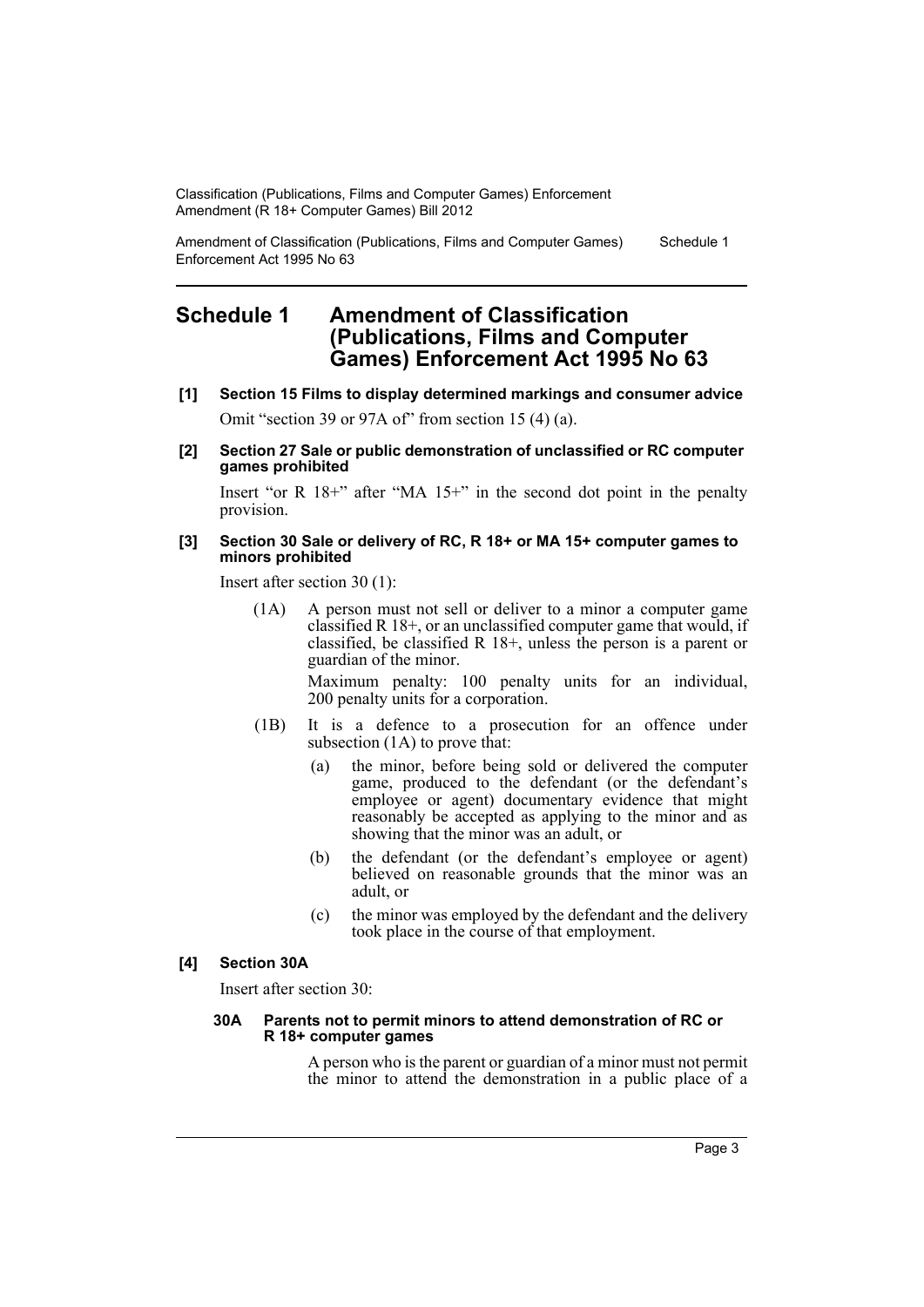Schedule 1 Amendment of Classification (Publications, Films and Computer Games) Enforcement Act 1995 No 63

> computer game classified RC or R 18+ or an unclassified computer game that would, if classified, be classified RC or  $R$  18+.

Maximum penalty: 20 penalty units.

#### **[5] Section 31 Minors over 15 not to buy or attend demonstration of RC or R 18+ computer games**

Insert "or R 18+" after "RC" wherever occurring.

#### **[6] Section 31A**

Insert after section 31:

#### **31A R 18+ computer games not to be publicly demonstrated in presence of minors**

(1) A person must not publicly demonstrate a computer game classified R 18+ if a minor is present during any part of the demonstration.

Maximum penalty: 50 penalty units for an individual, 100 penalty units for a corporation.

- (2) It is a defence to a prosecution for an offence under this section to prove that:
	- (a) the minor, before being admitted to the part of the public place in which the computer game was demonstrated, produced to the defendant (or the defendant's employee or agent) documentary evidence that might reasonably be accepted as applying to the minor and as showing that the minor was an adult, or
	- (b) the defendant (or the defendant's employee or agent) believed on reasonable grounds that the minor was an adult, or
	- (c) the minor was employed by the defendant and the demonstration took place in the course of that employment.

#### **[7] Section 33 Private demonstration of RC or R 18+ computer games in presence of minors**

Insert after section 33 (1):

(1A) A person must not privately demonstrate in the presence of a minor a computer game classified R 18+, or an unclassified computer game that would, if classified, be classified R 18+, unless the person is a parent or guardian of the minor. Maximum penalty: 50 penalty units.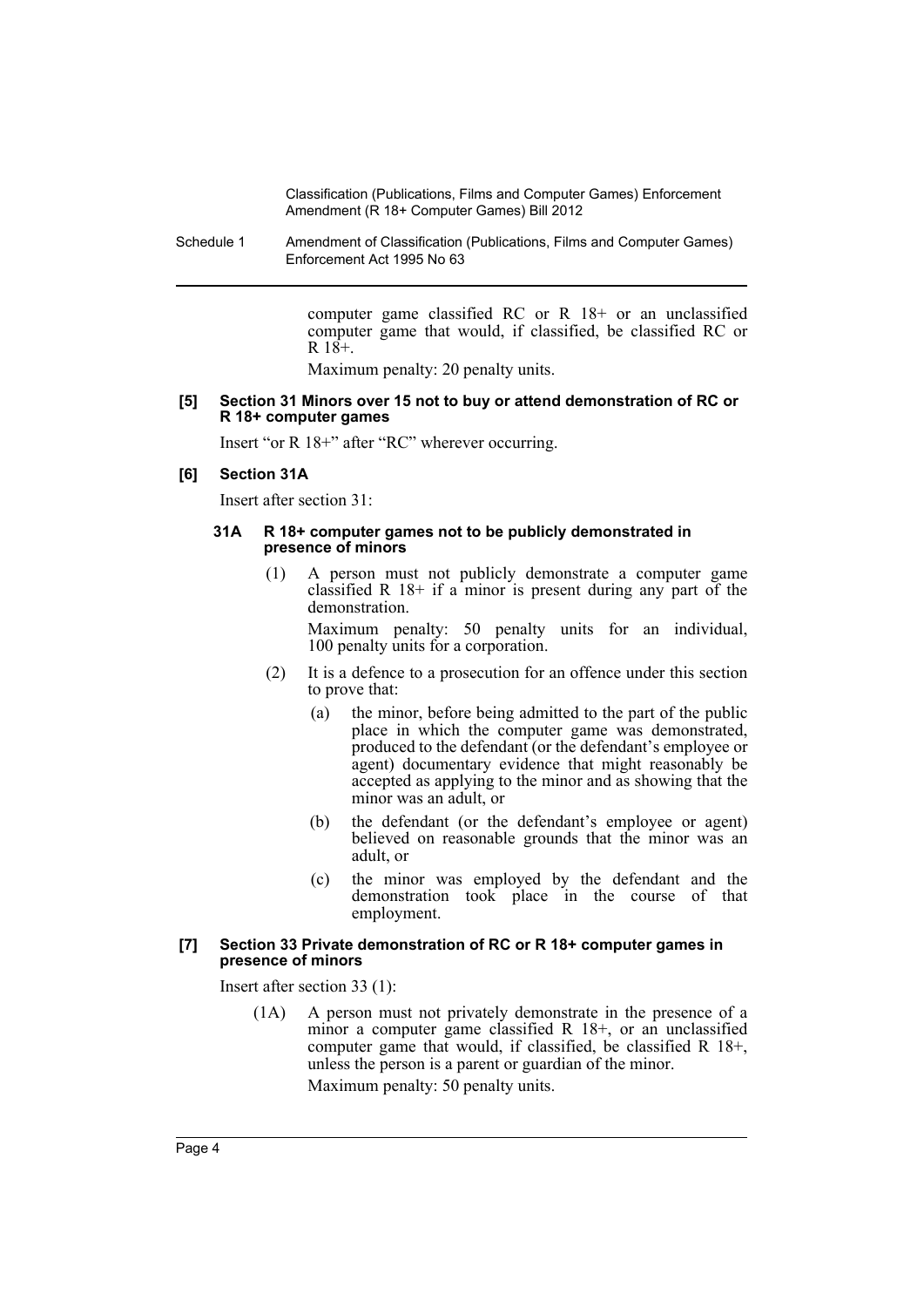Amendment of Classification (Publications, Films and Computer Games) Enforcement Act 1995 No 63 Schedule 1

### **[8] Section 34 Computer games to display determined markings and consumer advice**

Insert "R 18+ or" after "classified" in section 34 (1).

**[9] Section 34 (5) (a)**

Omit "section 39 of".

## **[10] Section 41 Advertisements with computer games**

Omit the note to section 41 (2).

# **[11] Section 53 Exemptions for public libraries**

Insert ", or computer game," after "film" in paragraph (a) of the definition of *restricted material* in section 53 (1).

# **[12] Schedule 1 Savings and transitional provisions**

Insert at the end of clause 1 (1):

any other Act that amends this Act